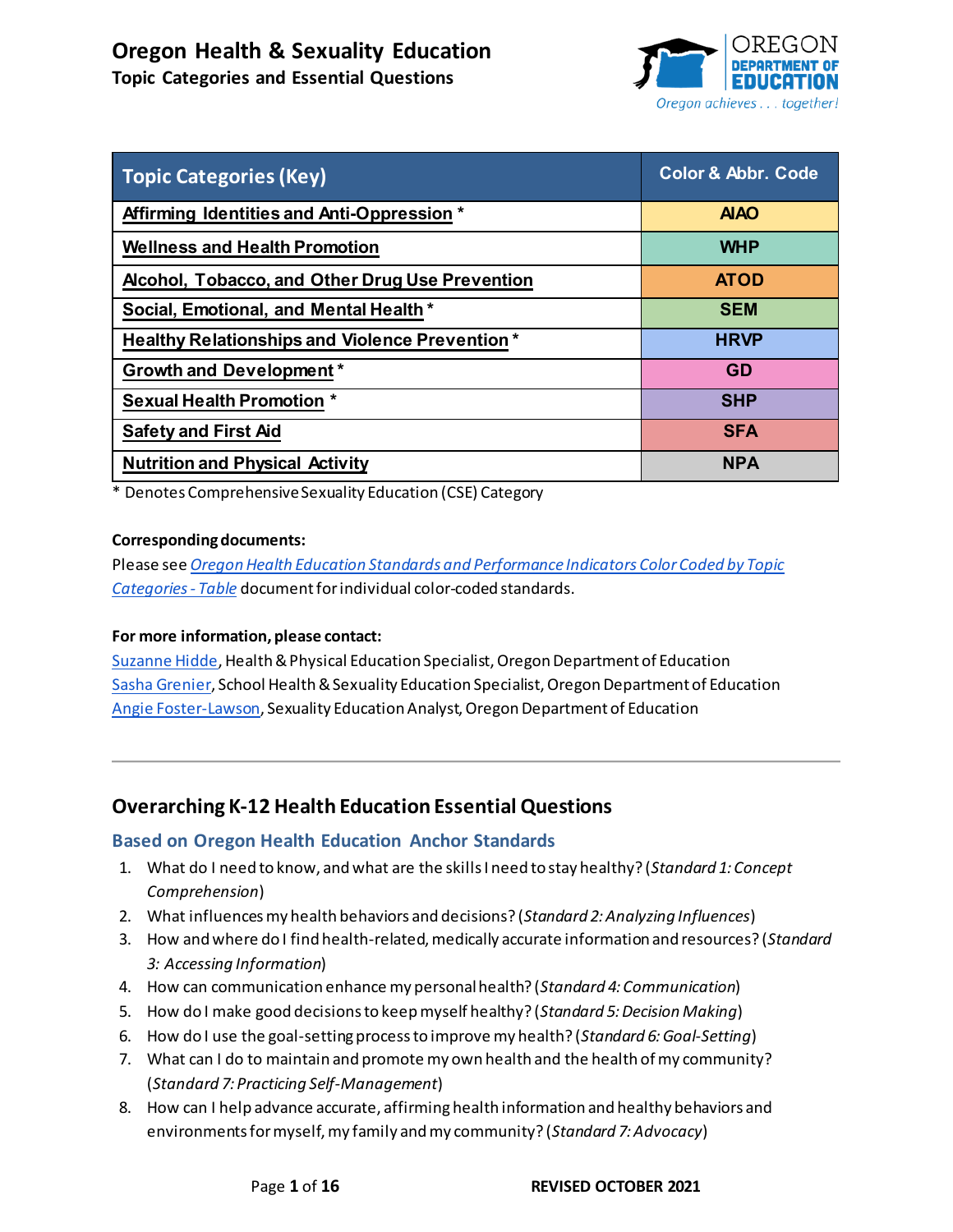

# <span id="page-1-0"></span>**Affirming Identities and Anti-Oppression (AIAO)**

# **Description of Affirming Identities and Anti-Oppression**

Affirming Identities and Anti-Oppression (AIAO) outlines the knowledge and essentials skills students need to address and affirm fundamental aspects of the identities of self and peers as it relates to gender, race, ethnicity, family structure, and culture; how peers, media, family, society, culture, systemic oppression, and a person's intersecting identities can influence attitudes, beliefs, expectations, and behaviors that individuals maintain; and the importance of respecting differences in others.

# **Affirming Identities and Anti-Oppression Sub-topics**

- ❏ Advocacy for self, others, and safe environments
- ❏ Understanding of systemic oppression that negatively impacts health and wellbeing (e.g. harm from racism, sexism, classism, ableism, heterosexism, cissexism, sizeism, ageism, antisemitism, colonization, xenophobia, etc.)
- ❏ Recognizing, respecting, and affirming personal and cultural identities (race, ethnicity, gender identity, sexual orientation, socio-economic class, body size, age, physical and intellectual ability, citizenship status, spiritual and religious beliefs, etc.)

# **Possible Essential Questions for Affirming Identities and Anti-Oppression**

# **Lower Elementary (Grades K-2)**

- What are ways that you express yourself? Do you use art, words, clothing, or something else to share who you are and what you feel?
- What do you like about yourself? How do you take care of yourself?
- How can we show respect to others? How can we show others that we appreciate them?
- What groups do I belong to?
- How do I know when people are being treated unfairly?

# **Upper Elementary (Grades 3-5)**

- What do we mean when we talk about someone's 'identity'?
- How would you describe your identity? What identities do people have that are different from yours?
- How do you express who you are and how you feel?
- How can we contribute to and create a safe and respectful environment for people of all identities and backgrounds?
- How is my life easier or more difficult based on who I am and where I was born?
- What is oppression?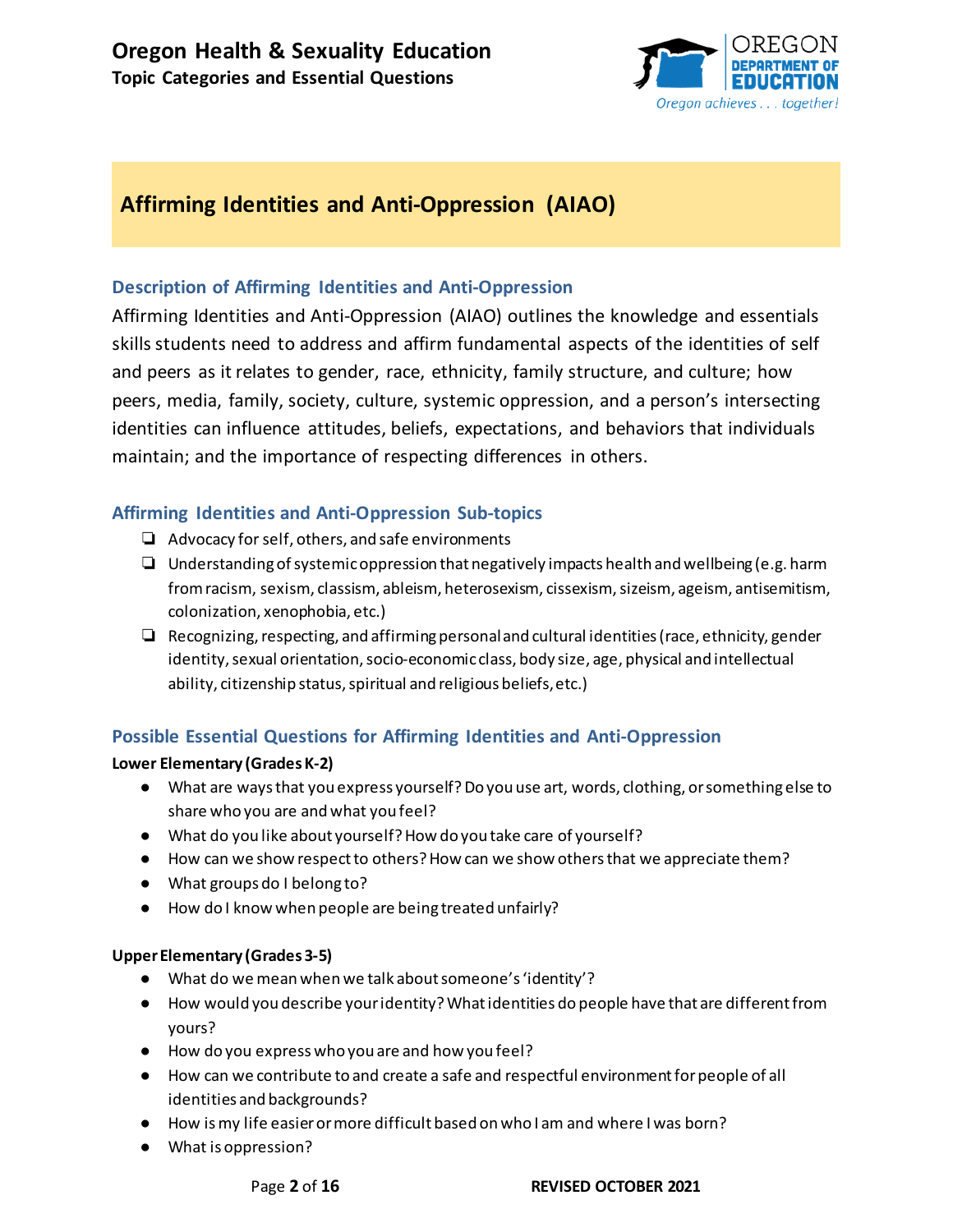

#### **Middle School (Grades 6-8)**

- How can power differences affect relationships?
- What are some ways that people's identities play a role in bullying or violence?
- How can we contribute to and create safe and respectful environments for people of all identities and backgrounds?
- How does oppression impact personal and community health?
- How do different parts of our identities combine to make us who we are?

#### **High School (Grades 9-12)**

- How do our intersecting identities shape our perspectives and the way we experience the world?
- How can you promote dignity and respect for people of all identities and experiences?
- What are some of the consequences of prejudice and oppression, power imbalance, discrimination, racism, and sexism?
- What are ways you can work with others to create healthier and safer communities for all people?

# **Health Education Standards and Performance Indicators**

Please see *[Oregon Health Education Standards and Performance Indicators Color Coded by Topic](https://www.oregon.gov/ode/educator-resources/standards/Documents/OR-Health-Standards_Color-Coded-Topics_Table.pdf)  [Categories - Table](https://www.oregon.gov/ode/educator-resources/standards/Documents/OR-Health-Standards_Color-Coded-Topics_Table.pdf)* document for individual color-coded standards.

# ↺ *[Back to top](#page-0-0)*

# <span id="page-2-0"></span>**Wellness and Health Promotion (WHP)**

# **Description of Wellness and Health Promotion**

Wellness and Health Promotion (WHP) outlines the fundamental knowledge and skills students need to establish and maintain a healthy life for themselves, their families, and their communities. The development of health literacy skills serve students both now and in the future as their needs change throughout their lives.

# **Wellness and Health Promotion Sub-topics**

- ❏ Understanding the dimensions of health and wellbeing
- ❏ Developing health literacy
- ❏ Promoting access to health services, resources, and information
- ❏ Communicable disease prevention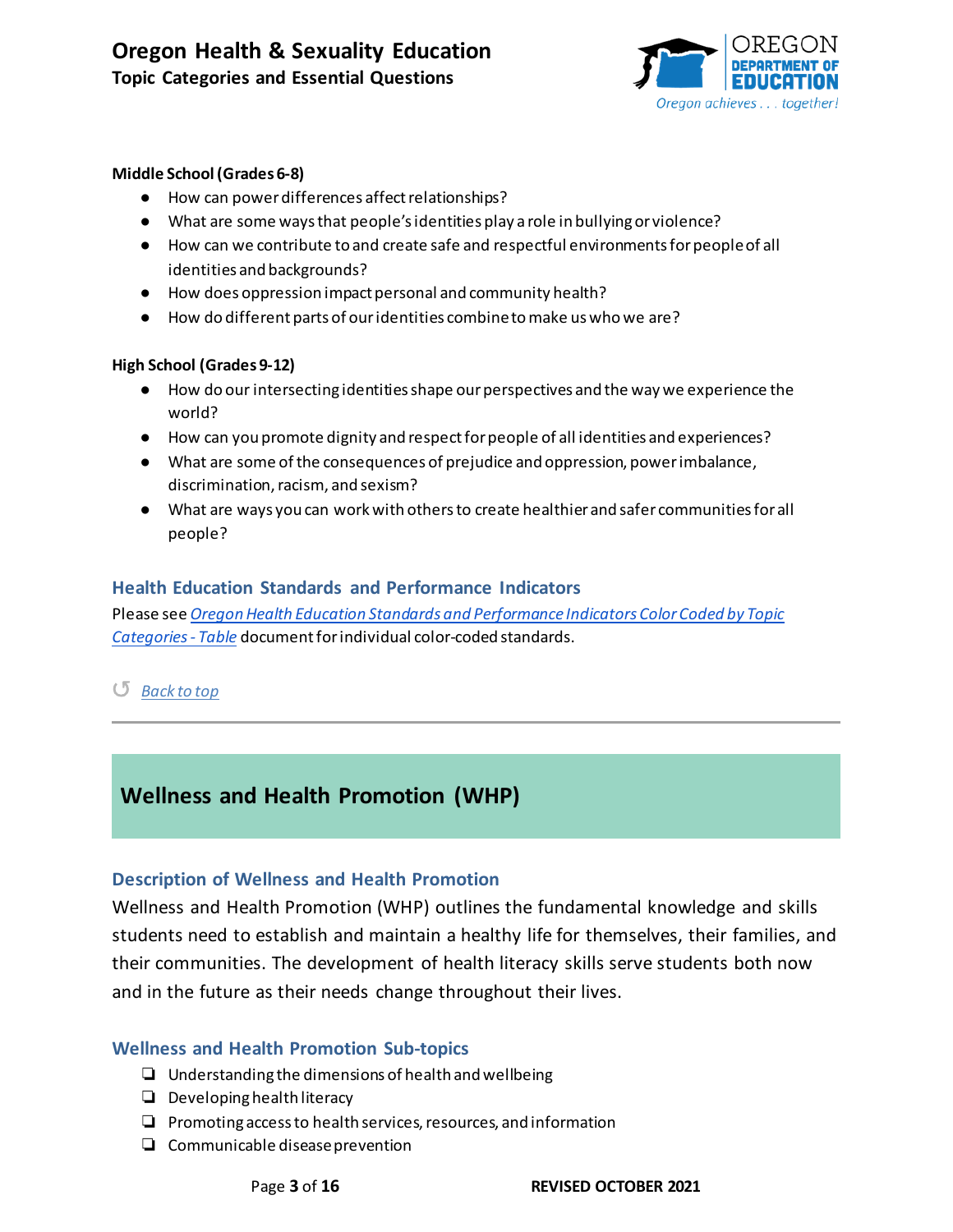

# **Possible Essential Questions for Wellness and Health Promotion**

#### **Lower Elementary (Grades K-2)**

- Why is it important to take care of all dimensions of our health?(physical, emotional, intellectual, social and environmental)
- What are germs, where can they be found, and what can they do to our bodies?
- How do germs spread? Is there anything we can do to protect ourselves from germs?
- Why should we wash our hands and brush our teeth?
- How and when do I dial 911?

#### **Upper Elementary (Grades 3-5)**

- What are the factors that may influence my health & wellness?
- What are ways to improve or maintain all dimensions of my health?
- How do I protect my health and the health of others?
- What is wellness?
- What is health promotion?
- Where are the places in my school and my community that I can go to for help with my health and wellness?

#### **Middle School (Grades 6-8)**

- What are the factors that may influence wellness?
- What skills will help me maintain personal wellness?
- How can I make good decisions concerning my health?
- Where are the places in my school and my community that I can go to for help with my health and wellness?

#### **High School (Grades 9-12)**

- How can I set personal wellness goals to improve my overall health & wellness?
- What are concrete ways and practices that I can do to prioritize my health and well-being?
- How can I advocate for the health and well-being of myself, my family and my community?
- Where are the places in my school and my community that I can go to for help with my health and wellness?

# **Health Education Standards and Performance Indicators**

Please see *[Oregon Health Education Standards and Performance Indicators Color Coded by Topic](https://www.oregon.gov/ode/educator-resources/standards/Documents/OR-Health-Standards_Color-Coded-Topics_Table.pdf)  [Categories - Table](https://www.oregon.gov/ode/educator-resources/standards/Documents/OR-Health-Standards_Color-Coded-Topics_Table.pdf)* document for individual color-coded standards.

↺ *[Back to top](#page-0-0)*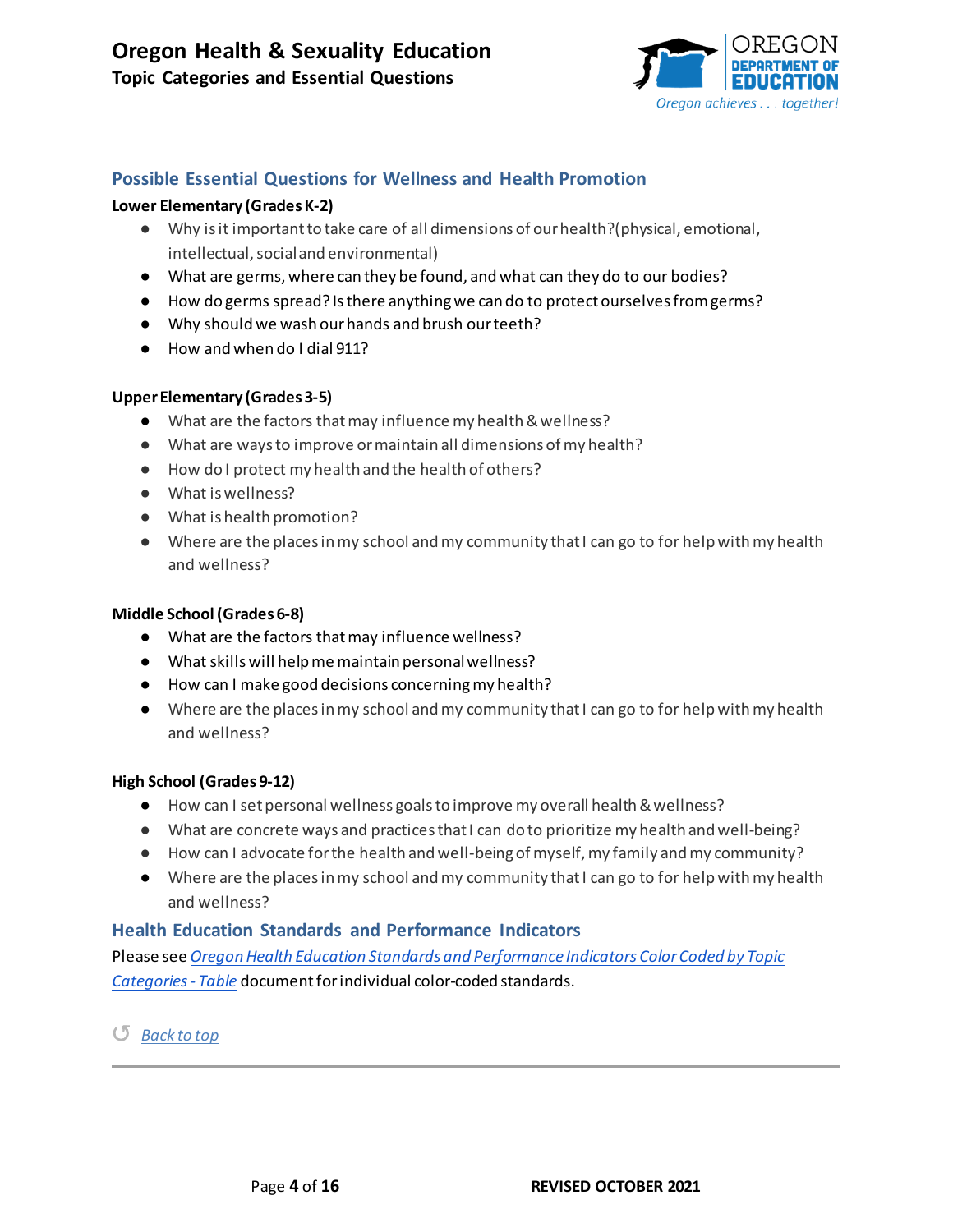

# <span id="page-4-0"></span>**Alcohol, Tobacco, and Other Drug Use Prevention (ATOD)**

# **Description of Alcohol, Tobacco, and Other Drug Use Prevention**

Alcohol, Tobacco, and Other Drug Use Prevention (ATOD) focuses on equipping students with knowledge and skills to make healthy choices when faced with the pressures of using, misusing and abusing alcohol, tobacco, and other drugs. Students learn about analyzing influences, how to cope in stressful situations, how to set goals, and how to access community resources for assistance.

# **Alcohol, Tobacco, and Other Drug Use Prevention Sub-topics**

All must be LGBTQ2SIA+ inclusive, per OAR 581-022-2050

- ❏ Substance use and abuse prevention and harm reduction
- ❏ Accessing information and health services about addiction

# **Possible Essential Questions for Alcohol, Tobacco, and Other Drug Use (ATOD) Prevention**

#### **Lower Elementary (Grades K-2)**

- What are some drugs that are good for your body and help you when you are sick?
- How do you use medicines safely?
- What are some drugs that are bad for your body and can make you very sick?
- Who can I talk to about ATOD?

# **UpperElementary (Grades 3-5)**

- What is a drug?
- What is the difference between different types of drugs?
- Why do people use/misuse ATOD?
- What does ATOD do to your body?
- How do I make healthy decisions about ATOD?
- Where in my school or community can I go for help with ATOD?

#### **Middle School (Grades 6-8)**

- How can I recognize the difference between drug use, misuse and abuse?
- Why do some people choose to begin using tobacco, alcohol and other drugs?
- How can I utilize my knowledge and skills to make ATOD healthy decisions for myself?
- How can I evaluate the validity and reliability of ATODinformation?
- What are the symptoms and stages of dependency?
- What are the dangers associated with the use of legal and illegal and designer drugs?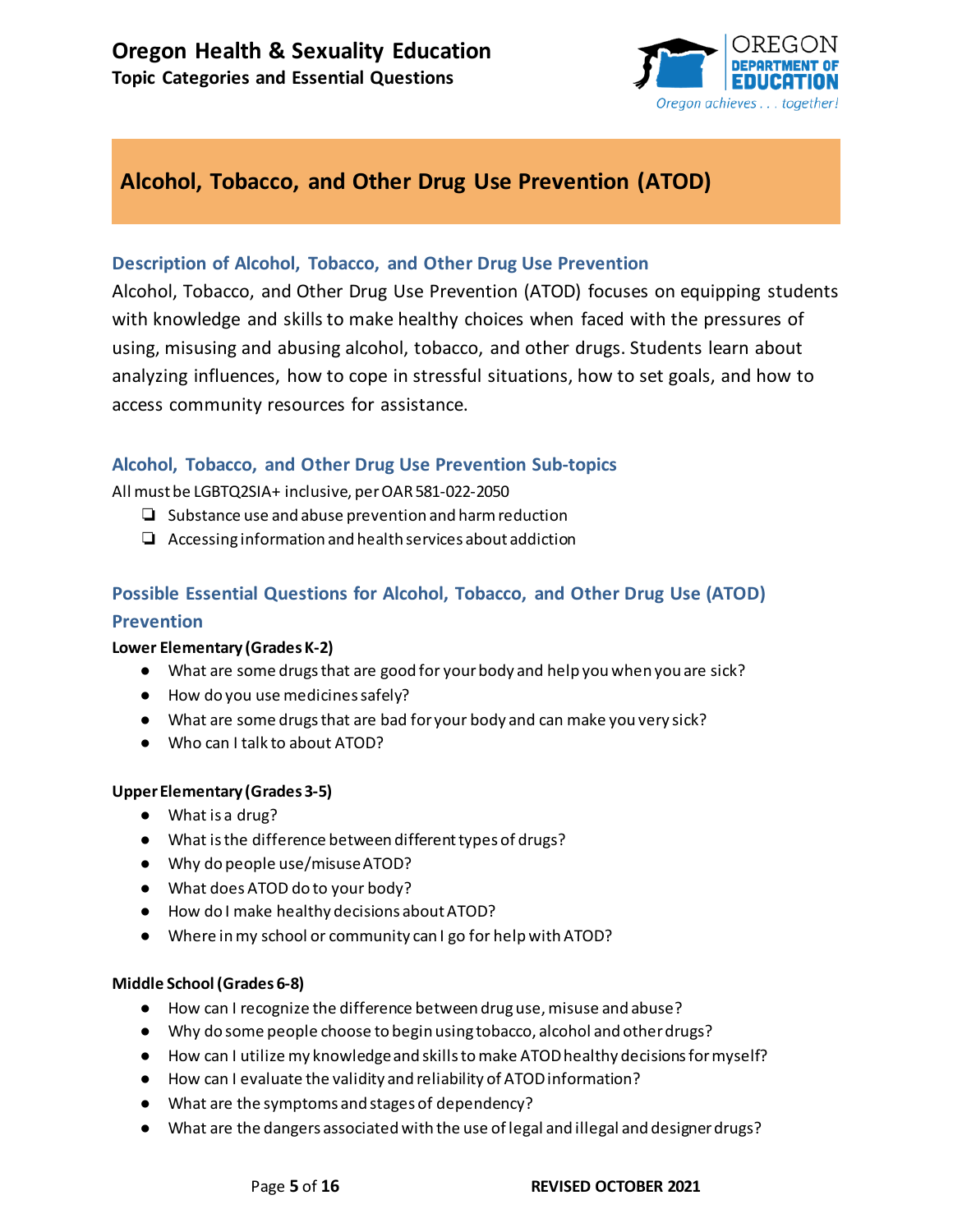

- How do I deal with peer and societal pressure around ATOD?
- Where in my school or community can I go for help with ATOD?

#### **High School (Grades 9-12)**

- How can I utilize my knowledge and skills to make healthy ATOD decisions for myself?
- How do I deal with peer and societal pressure around ATOD?
- How can I access information about ATOD, and evaluate its validity?
- Where in my school or community can I go for help with ATOD?

# **Health Education Standards and Performance Indicators**

Please see *[Oregon Health Education Standards and Performance Indicators Color Coded by Topic](https://www.oregon.gov/ode/educator-resources/standards/Documents/OR-Health-Standards_Color-Coded-Topics_Table.pdf)  [Categories - Table](https://www.oregon.gov/ode/educator-resources/standards/Documents/OR-Health-Standards_Color-Coded-Topics_Table.pdf)* document for individual color-coded standards.

# ↺ *[Back to top](#page-0-0)*

# <span id="page-5-0"></span>**Social, Emotional, and Mental Health (SEM)**

# **Description of Social, Emotional, and Mental Health**

Social, Emotional, and Mental Health (SEM) outlines the knowledge and skills students need to process and express feelings, thoughts, and emotions; to build healthy relationships with self and others; to practice healthy decision-making skills; and to support kindness, care, connection, equity, diversity, and inclusion.

# **Social, Emotional, and Mental Health Sub-topics**

All must be LGBTQ2SIA+ inclusive, per OAR 581-022-2050

- ❏ Processing thoughts, feelings, and emotions
- ❏ Mental health promotion and support (e.g. stress, anxiety)
- ❏ Developing social skills

# **Possible Essential Questions for Social, Emotional, and Mental Health**

#### **Lower Elementary (Grades K-2)**

- Why is it important to take care of our bodies?
- Why is it important to listen to our feelings?
- What makes you feel healthy and happy?
- What about your friendships make you feel good?
- How do you tell someone if something bothers you?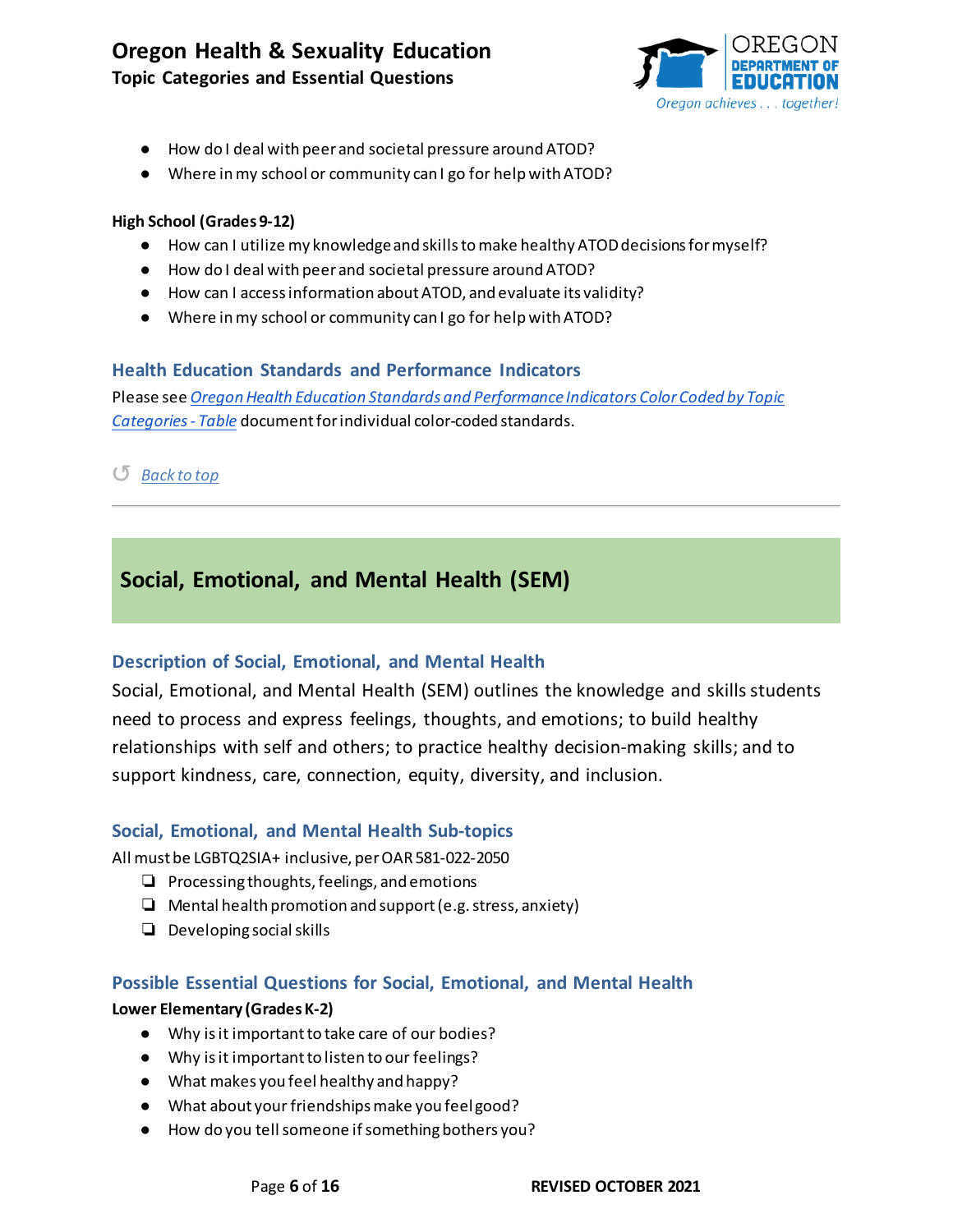

#### **Upper Elementary (Grades 3-5)**

- Why is it important to care for your mental and emotional health?
- What activities help you be mentally and emotionally healthy?
- What does it feel like to be told 'no'?
- How do you tell someone if something bothers you?

#### **Middle School (Grades 6-8)**

- How does your mental and emotional health play a role in your physical health and well-being?
- What are important qualities in a friend? Why?
- What is peer pressure? How can you communicate your feelings and boundaries to friends and peers?
- What are the causes, effects, and symptoms of depression and anxiety?
- Who can you talk to about anxiety or depression?
- How do you tell someone if something bothers you?

#### **High School (Grades 9-12)**

- How are you applying what you know about the interrelatedness of physical, mental, social, and emotional health into your own self-care?
- How does the media influence your own mental, social, and emotional health?
- What are the causes, effects, and symptoms of depression and anxiety?
- Who can you talk to about anxiety or depression?
- How do you tell someone if something bothers you?
- What are important qualities in a friend? Why?

# **Health Education Standards and Performance Indicators**

Please see *[Oregon Health Education Standards and Performance Indicators Color Coded by Topic](https://www.oregon.gov/ode/educator-resources/standards/Documents/OR-Health-Standards_Color-Coded-Topics_Table.pdf)  [Categories - Table](https://www.oregon.gov/ode/educator-resources/standards/Documents/OR-Health-Standards_Color-Coded-Topics_Table.pdf)* document for individual color-coded standards.

#### ↺ *[Back to top](#page-0-0)*

# <span id="page-6-0"></span>**Healthy Relationships and Violence Prevention (HRVP)**

# **Description of Healthy Relationships and Violence Prevention**

Healthy Relationships and Violence Prevention (HRVP) outlines the knowledge and skills students need to understand the root causes of violence; develop skills to build agency and self-awareness of personal boundaries and bodily autonomy; characteristics of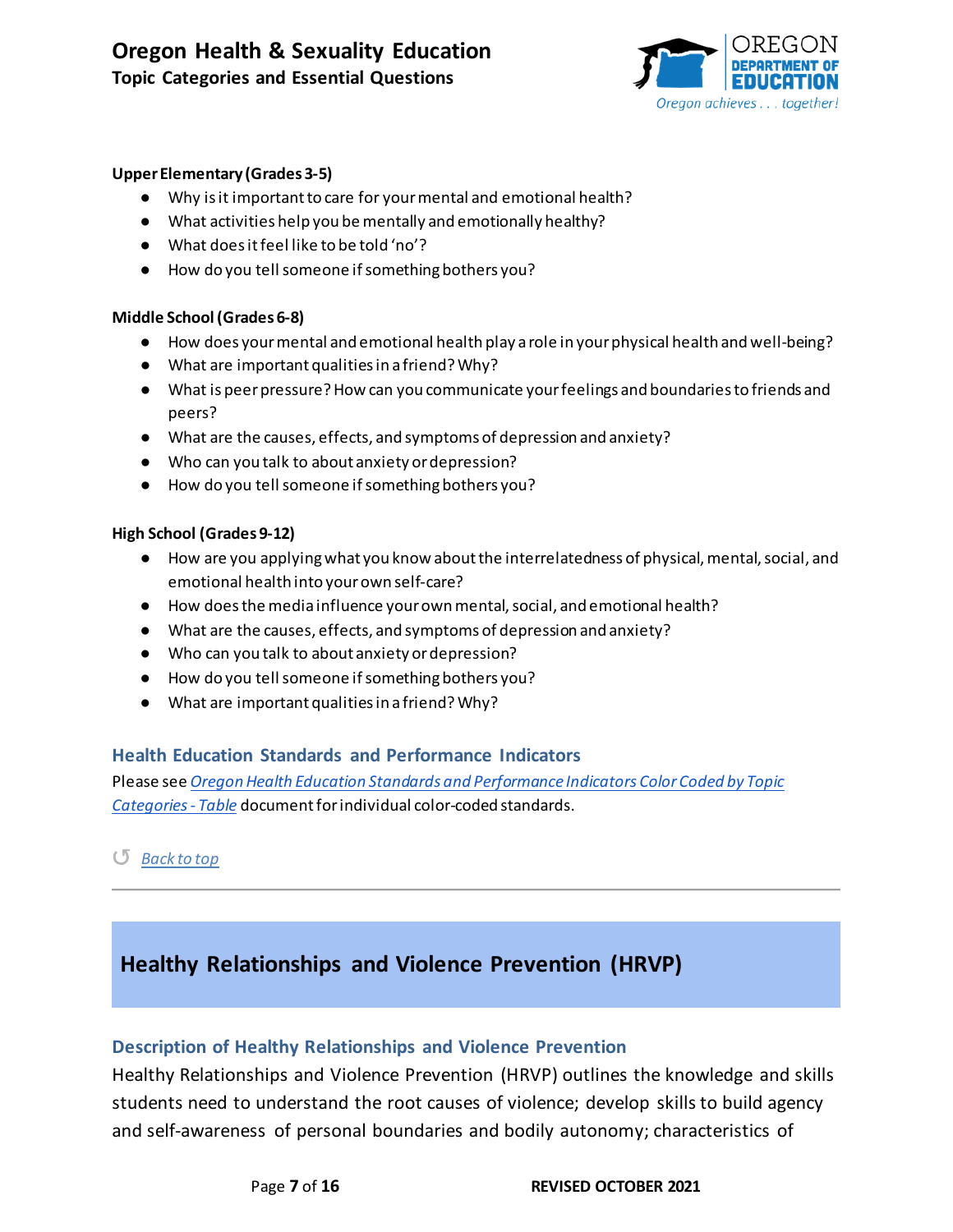

healthy and affirming interpersonal relationships; communicate about threats of harm and reporting experienced harm to trusted adults; collaborate with the larger community to provide safety, trust, respect, sharing of power, identity-specific supports; and create affirming environments where students, families, and school staff can thrive.

# **Healthy Relationships and Violence Prevention Sub-topics**

All must be LGBTQ2SIA+ inclusive, per OAR 581-022-2050

- ❏ Bullying prevention and bystander advocacy
- ❏ Healthy and unhealthy friendships
- ❏ Healthy and unhealthy romantic and sexual relationships
- ❏ Healthy and unhealthy family relationships
- ❏ Communication strategies within relationships
- ❏ Setting boundaries and understanding consent
- ❏ Child abuse prevention
- ❏ Communication with and reporting violence or abuse to trusted adults

# **Possible Essential Questions for Healthy Relationships and Violence Prevention**

# **Lower Elementary (Grades K-2)**

- What are some ways you practice "consent" (or ask someone permission for something that you want)?
- What does a good friendship feel like?
- What does a healthy relationship with an older kid or adult feel like?
- What are some rules that older kids and adults follow to keep younger kids safe?
- What can you do if an older kid or adult breaks the rules about safety?
- How do you tell someone if something bothers you or just doesn't feel 'right'?

# **Upper Elementary (Grades 3-5)**

- How are good friendships and healthy relationships with adults similar and different?
- What do you do when you don't agree with a friend?
- How does culture, media, and technology influence our ideas about healthy relationships?

# **Middle School (Grades 6-8)**

- How do healthy relationships look different depending on the type of relationship? (e.g. parent to child, teacher to child, peer to peer, friends of the same age, friends of significantly different ages, romantic partners, etc.)
- What are ways that culture, media, and technology affect our ideas about healthy relationships and sexuality?
- How can people recognize, clearly communicate, and respect their own boundaries and the boundaries of others?
- How does power affect how relationship boundaries may be manipulated?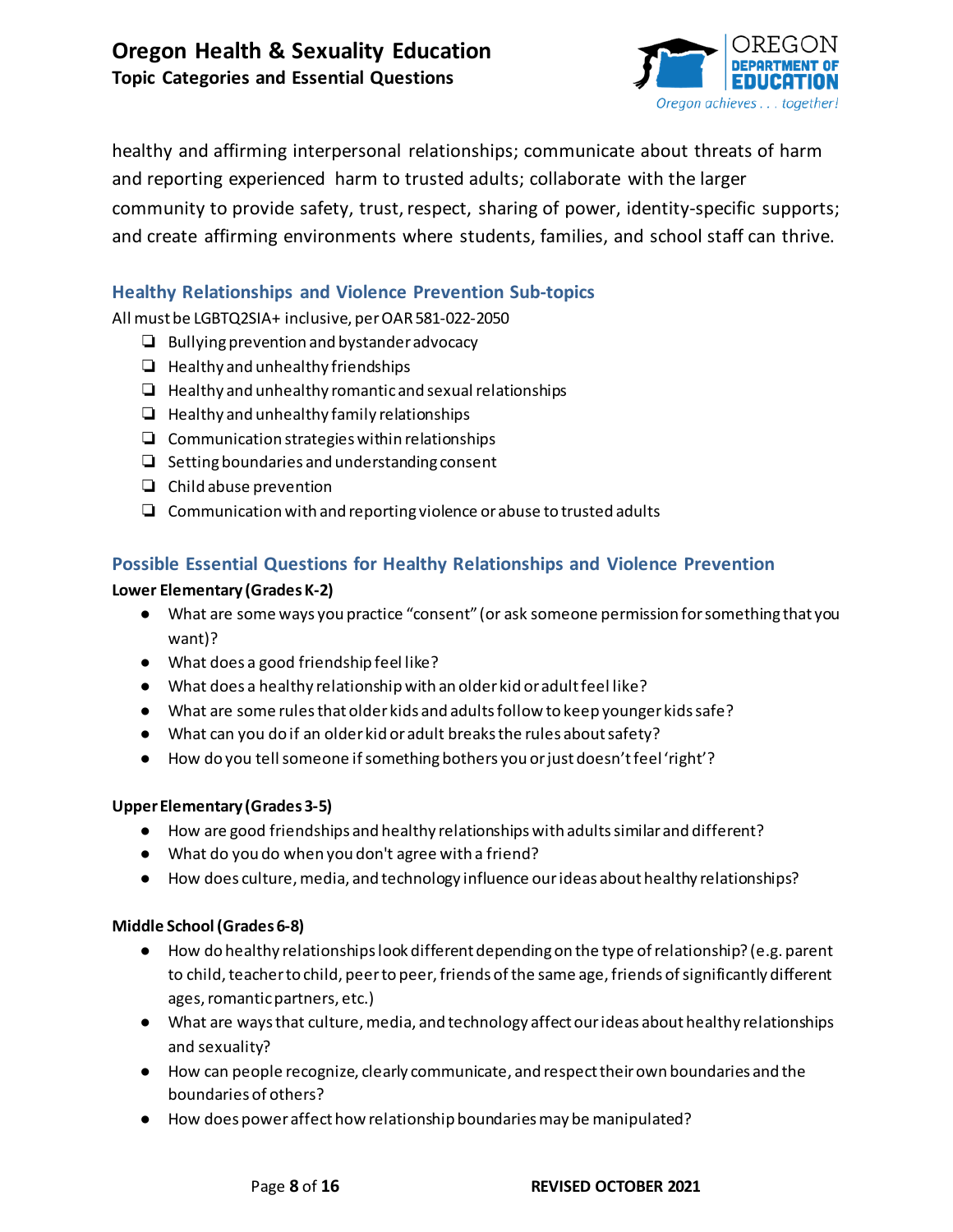# **Oregon Health & Sexuality Education Topic Categories and Essential Questions**



- Why is it important that young people model healthy relationships with kids for whom they may be responsible? (babysitting, younger siblings, etc.)
- What sources of support are available for young people needing more information about sexuality and/or reporting bullying, harassment, abuse, sexual thoughts about children, or dating violence and how can those sources be accessed?

#### **High School (Grades 9-12)**

- How can you tell if a relationship is healthy or unhealthy?
- How could a person avoid or end an unhealthy relationship?
- What are ways that culture, media, and technology affect our ideas about healthy relationships and sexuality?
- What makes communication skills "effective" and "ineffective" in romantic and/or sexual relationships?
- How does practicing affirmative consent work to prevent sexual assault and violence?
- What sources of support are available for young people needing more information about sexuality and/or reporting bullying, harassment, abuse, or dating violence?
- How do the ideas of consent, power, and manipulation connect to sexual violence, such as sexual assault and child sexual abuse?

# **Health Education Standards and Performance Indicators**

Please see *[Oregon Health Education Standards and Performance Indicators Color Coded by Topic](https://www.oregon.gov/ode/educator-resources/standards/Documents/OR-Health-Standards_Color-Coded-Topics_Table.pdf)  [Categories - Table](https://www.oregon.gov/ode/educator-resources/standards/Documents/OR-Health-Standards_Color-Coded-Topics_Table.pdf)* document for individual color-coded standards.

# ↺ *[Back to top](#page-0-0)*

# <span id="page-8-0"></span>**Growth and Development (GD)**

# **Description of Growth and Development**

Growth and Development (GD) outlines the knowledge and skills students need to understand the changes that people experience during puberty and adolescence that impact physical, social, and emotional development; understanding that sexuality is a normal and positive aspect of development; identifying medically accurate, inclusive reproductive anatomy and physiology; and supporting students in developing positive identities and self-esteem.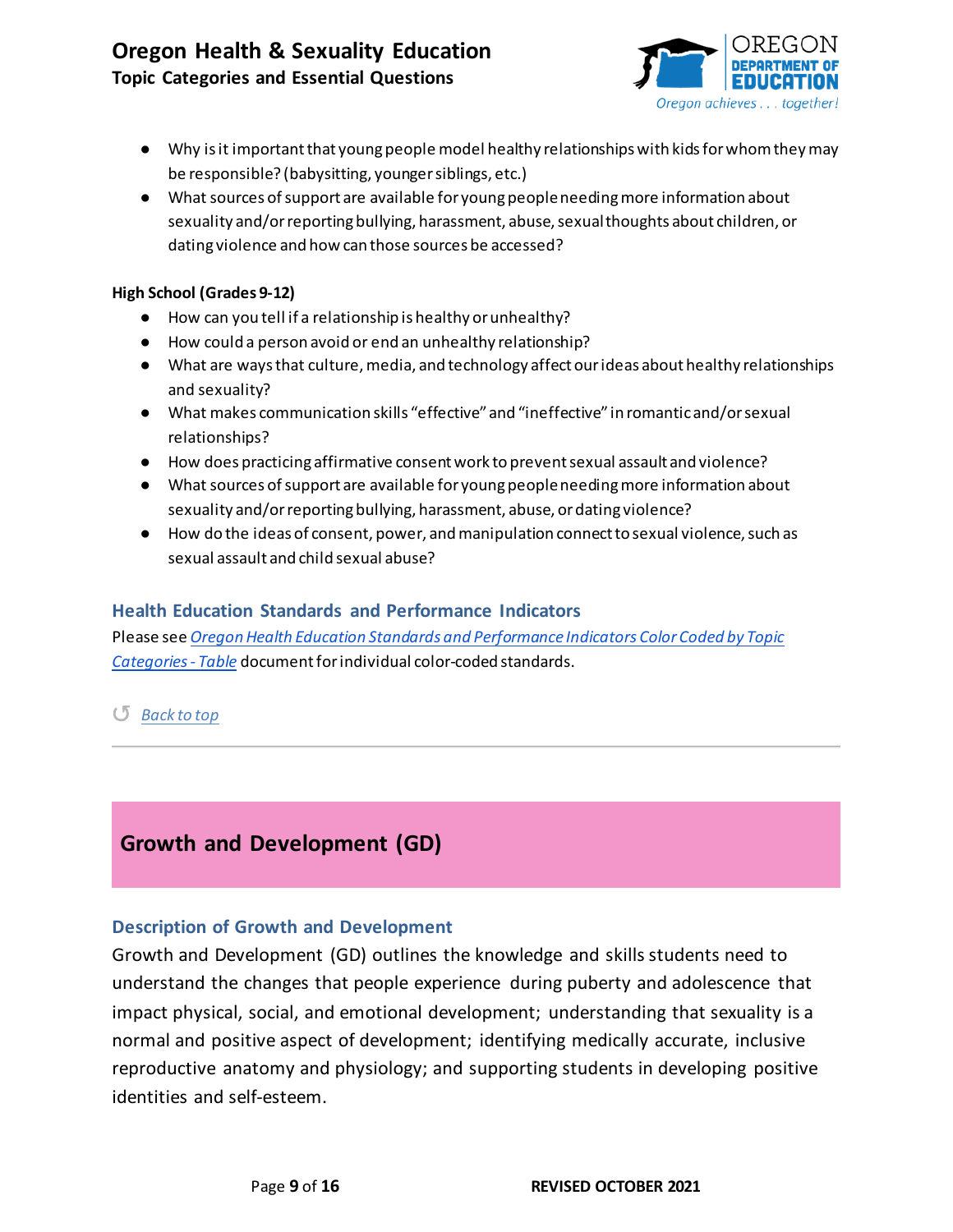**Topic Categories and Essential Questions**



# **Growth and Development Sub-topics**

All must be LGBTQ2SIA+ inclusive, per OAR 581-022-2050

- ❏ Developing body literacy
- ❏ Physical, social, and emotional changes of puberty
- $\Box$  Medically accurate, inclusive reproductive anatomy and physiology
- ❏ Sexual response cycle and definitions of sexual activity
- ❏ Signs, symptoms, and stages of pregnancy
- ❏ Positive identity development (race, ethnicity, gender identity, sexual orientation, socioeconomic class, body size, age, physical and intellectual ability, citizenship status, spiritual and religious beliefs, etc.)
- ❏ Body image and sense ofself
- ❏ Identifying personal values & beliefs

# **Possible Essential Questions for Growth and Development**

#### **Lower Elementary (Grades K-2)**

- Who makes a family? How are families made?
- What do you like most about yourself?
- In what ways are you different or unique from other people?
- What do we call the different parts of our bodies? (Head, arms, penis, vulva, anus, legs, feet, etc.)
- Colors, toys, clothes, etc. can be for everyone, not just boys or girls. Which colors, toys, or clothes are your favorite?
- Who can I go to when I have questions about my body or feelings?

# **Upper Elementary (Grades 3-5)**

- What ways are you changing as you grow older, and how do you feel about these changes?
- What are common things that bodies do?
- What jobs do different parts of our bodies do? (Head, arms, penis, vulva, anus, legs, feet, etc.)
- What makes a baby?
- Colors, toys, clothes, etc. can be for everyone, not just boys or girls. Which colors, toys, or clothes are your favorite?
- How do we know when we love someone? What are some ways to describe this? Are all kinds of love the same?
- What makes you feel good about yourself and your body? How do family and friends influence how you feel about yourself and your body?
- Which adults can I go to for help or information when I have questions about the changes my body is going through or feelings I have?

# **Middle School (Grades 6-8)**

● What ways are you changing as you grow older (physically, socially, and emotionally)? How do you feel about these changes?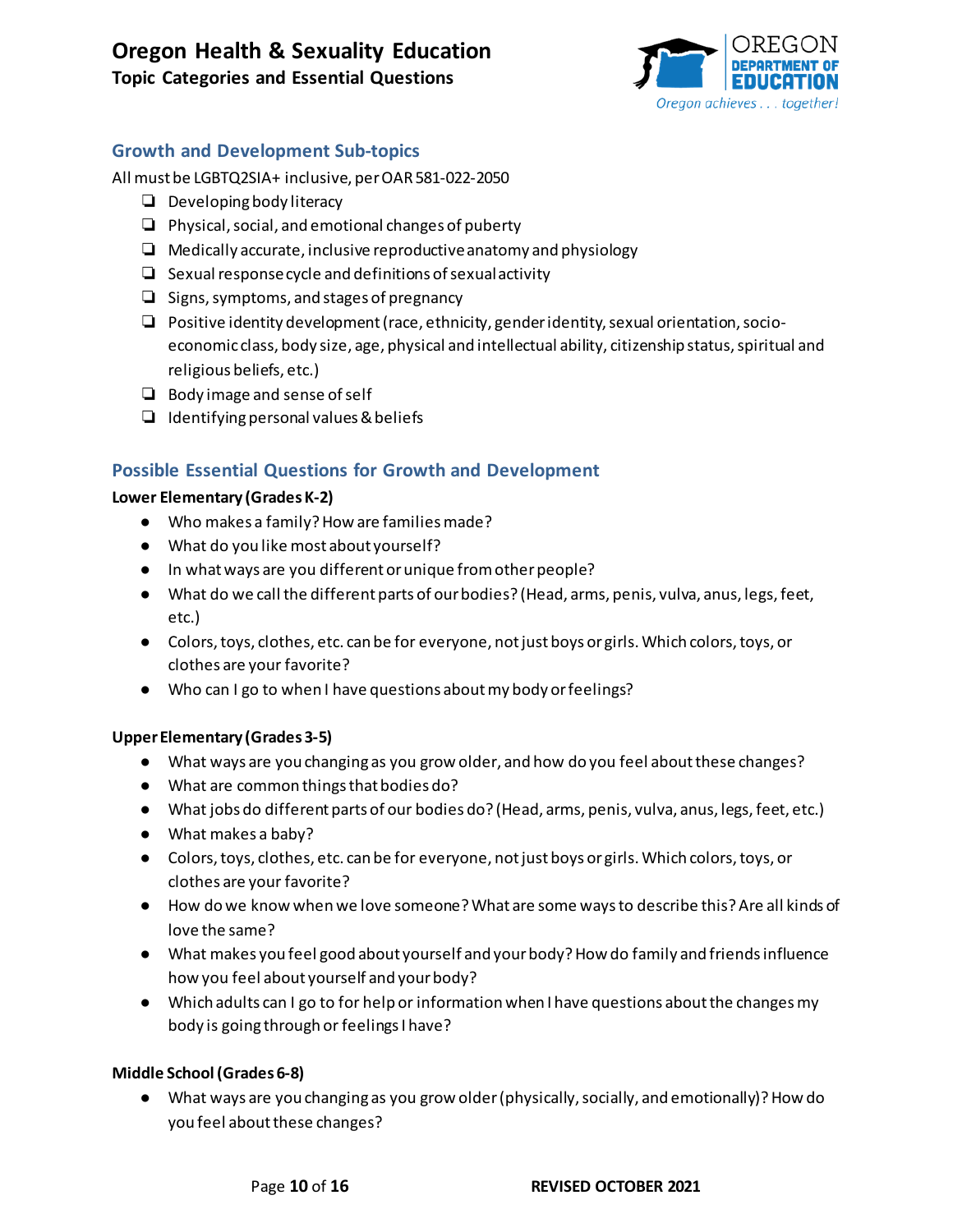

**Topic Categories and Essential Questions**

- What does it look like to form an identity that remains true and authentic for oneself? Why is it important for all people to feel respected and affirmed while being true to themselves?
- What are the values and beliefs that guide your decisions about becoming sexually active? Where are these values and beliefs from?
- What parts of our bodies are considered sexual and why? What are some things that these body parts do?
- What is sex? Is sex always the same thing, or does it look different fordifferent people? How do people decide to have or not have sex? How might having sex impact someone'slife?
- What sorts of messages have you gotten about how someone should look or act, based on their gender? How do they play out in your life? Do you agree with them?
- What makes you feel good about yourself and your body? What else around you influences how you feel about yourself and your body (family, friends, media, etc.)?
- How do we know we are attracted to someone? How do we describe this?
- What are the personal values and beliefs that guide your decisions about your health and wellbeing? Where do these values and beliefs come from?
- Which adults can I go to for help or information when I have questions about the changes my body is going through or feelings I have?

# **High School (Grades 9-12)**

- What ways are you changing as you grow older, and how do you feel about these changes?
- Which of your personal social identities are most important to you (e.g. gender identity, sexual orientation, race, ethnicity, citizenship status, socio-economic class, body size, physical and intellectual ability, religious or spiritual beliefs, etc.)? Why is it important for all people to feel respected and affirmed while being true to themselves?
- What are the values and beliefs that guide your decisions about becoming sexually active? Where are these values and beliefs from?
- Where do you find accurate information about your sexual health?
- How do you schedule a doctor's visit? How does it feel to seek medical care? What barriers exist for accessing health care?
- What sorts of messages have you gotten about how someone should look or act, based on their gender? How do they play out in your life? Do you agree with them?

# **Health Education Standards and Performance Indicators**

Please see *[Oregon Health Education Standards and Performance Indicators Color Coded by Topic](https://www.oregon.gov/ode/educator-resources/standards/Documents/OR-Health-Standards_Color-Coded-Topics_Table.pdf)  [Categories - Table](https://www.oregon.gov/ode/educator-resources/standards/Documents/OR-Health-Standards_Color-Coded-Topics_Table.pdf)* document for individual color-coded standards.

↺ *[Back to top](#page-0-0)*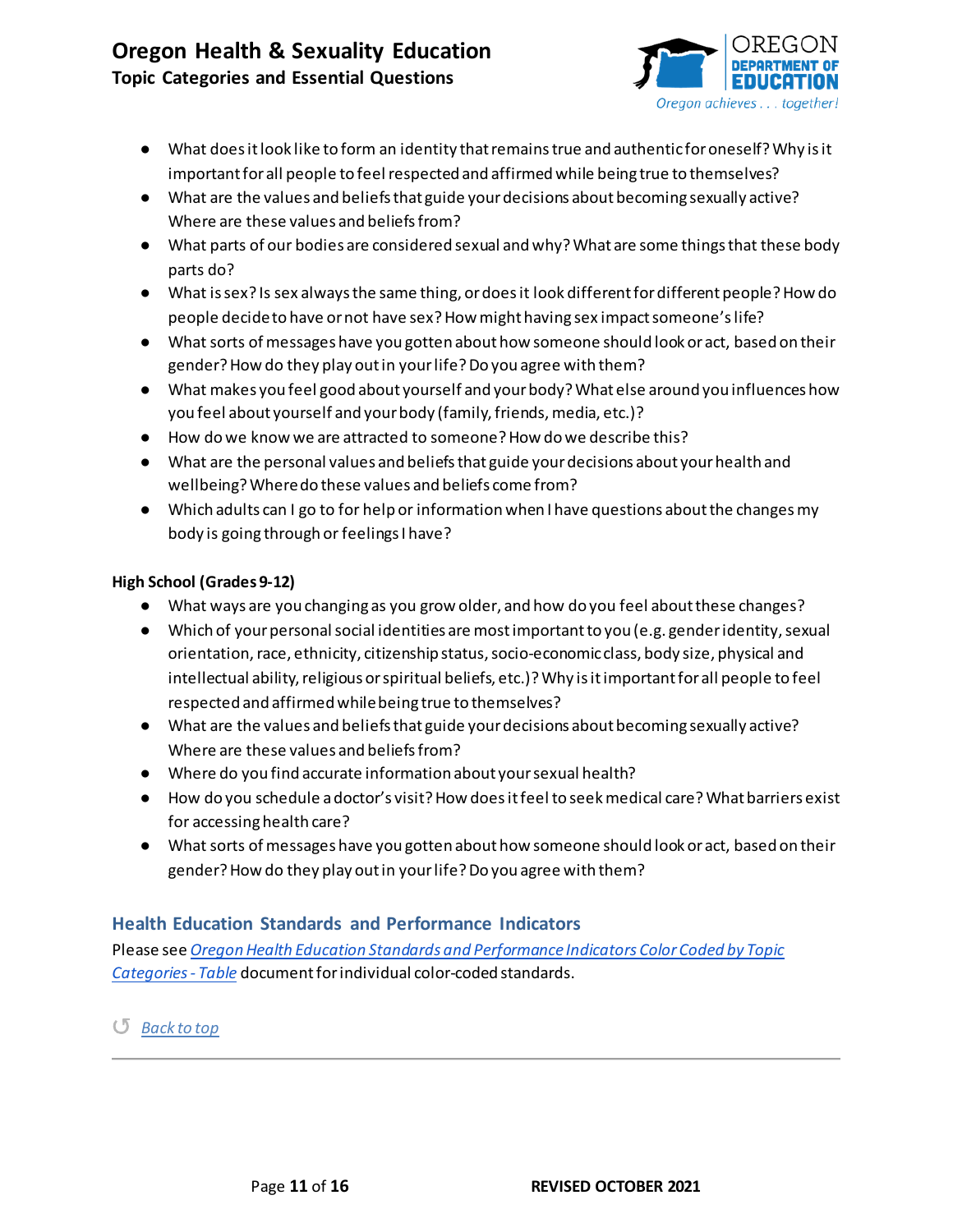

# <span id="page-11-0"></span>**Sexual Health Promotion (SHP)**

# **Description of Sexual Health Promotion**

Sexual Health Promotion (SHP) outlines the knowledge and skills students need to take care of their physical bodies and make informed decisions about their health, safety, relationships, and future. This includes shame-free instruction on communicable diseases, including STDs and HIV, including how they are prevented and transmitted, their signs and symptoms, and testing and treatment; decision-making to avoid a pregnancy, and pregnancy prevention and options; and the personal and societal factors that influence sexual health decision-making and outcomes.

# **Sexual Health Promotion Sub-topics**

All must be LGBTQ2SIA+ inclusive, per OAR 581-022-2050

- ❏ Personal Hygiene Strategies
- ❏ Communicable disease, STI, and HIV/AIDS Prevention
- ❏ Methods for preventing unwanted pregnancy
- ❏ Pregnancy and parenting healthcare
- ❏ Sexual decision making
- ❏ Access and information about sexual healthcare services

# **Possible Essential Questions for Sexual Health Promotion**

# **Lower Elementary (Grades K-2)**

- How do we keep our bodies healthy and safe?
- When should I talk to someone about my health or safety?
- $\bullet$  What are some things you love to do with your body (e.g. run, jump, color, hug)?
- Who can I go to for help if I do not feel safe in my body?
- What are some things we can do to protect ourselves from getting sick?

# **Upper Elementary (Grades 3-5)**

- How do we keep our bodies healthy and safe?
- What are some things you love about your body?
- When should I talk to someone about my health or safety?
- What are some ways to prevent diseases, including HIV and other STDs?
- Which adults can I go to for help or information?

# **Middle School (Grades 6-8)**

● Where can you go to receive healthcare services?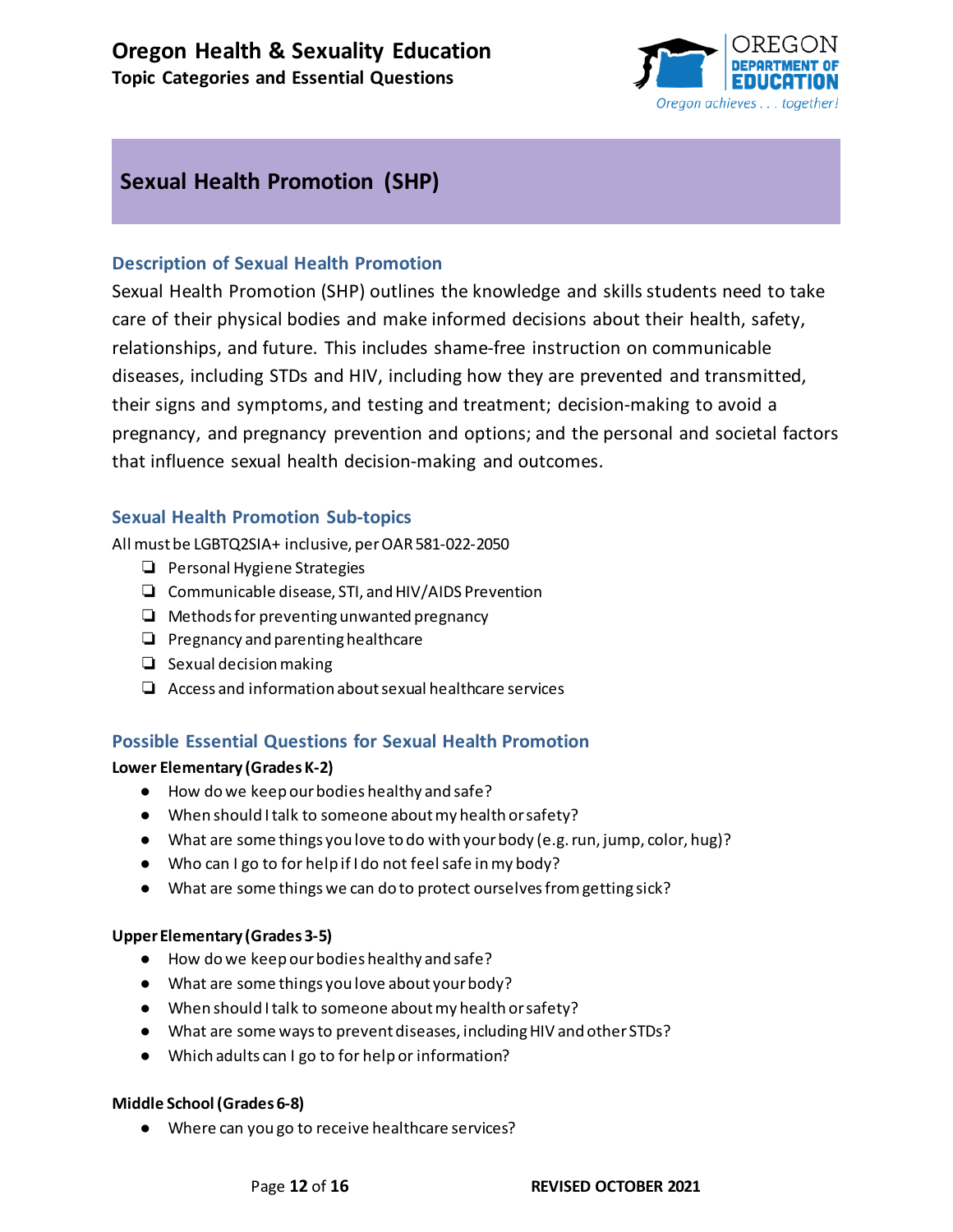**Topic Categories and Essential Questions**



- How will you know when you are healthy? What does being sexually healthy mean to you?
- What matters most to you, as it pertains to your sexual health?
- What information do you need to make a decision that is best for you?
- What are the values and beliefs that guide your decisions about becoming sexually active?
- Who are three people I can go to for help or information?
- What are barrier methods, and how do different people use them?
- What are three effective methods for preventing pregnancy?
- What are three effective ways to prevent STD transmission?

#### **High School (Grades 9-12)**

- How do you identify an accurate source of sexual health information?
- What information do you need to make a decision that is best for you?
- What are the values and beliefs that guide your decisions about becoming sexually active?
- How do you make an appointment for sexual healthcare?
- What are my rights when it comes to my sexual and reproductive health?
- What matters most to you, as it pertains to your sexual health?
- What information do you need to make a decision that is best for you?

# **Health Education Standards and Performance Indicators**

Please see *[Oregon Health Education Standards and Performance Indicators Color Coded by Topic](https://www.oregon.gov/ode/educator-resources/standards/Documents/OR-Health-Standards_Color-Coded-Topics_Table.pdf)  [Categories - Table](https://www.oregon.gov/ode/educator-resources/standards/Documents/OR-Health-Standards_Color-Coded-Topics_Table.pdf)* document for individual color-coded standards.

# ↺ *[Back to top](#page-0-0)*

# <span id="page-12-0"></span>**Safety and First Aid (SFA)**

# **Description of Safety and First Aid**

Safety and First Aid (SFA) focuses on knowledge and skill development for students to feel more secure and confident to prevent and address safety and emergency situations for themselves, their families, and their communities.

# **Safety and First Aid Sub-topics**

- ❏ Environmental health (transportation, unsafe objects, sun exposure, natural disasters, etc.)
- ❏ All risks to personal health and safety, unrelated to interpersonal violence

# **Possible Essential Questions for Safety and First Aid**

# **Lower Elementary (Grades K-2)**

● What do I need to know to keep myself safe?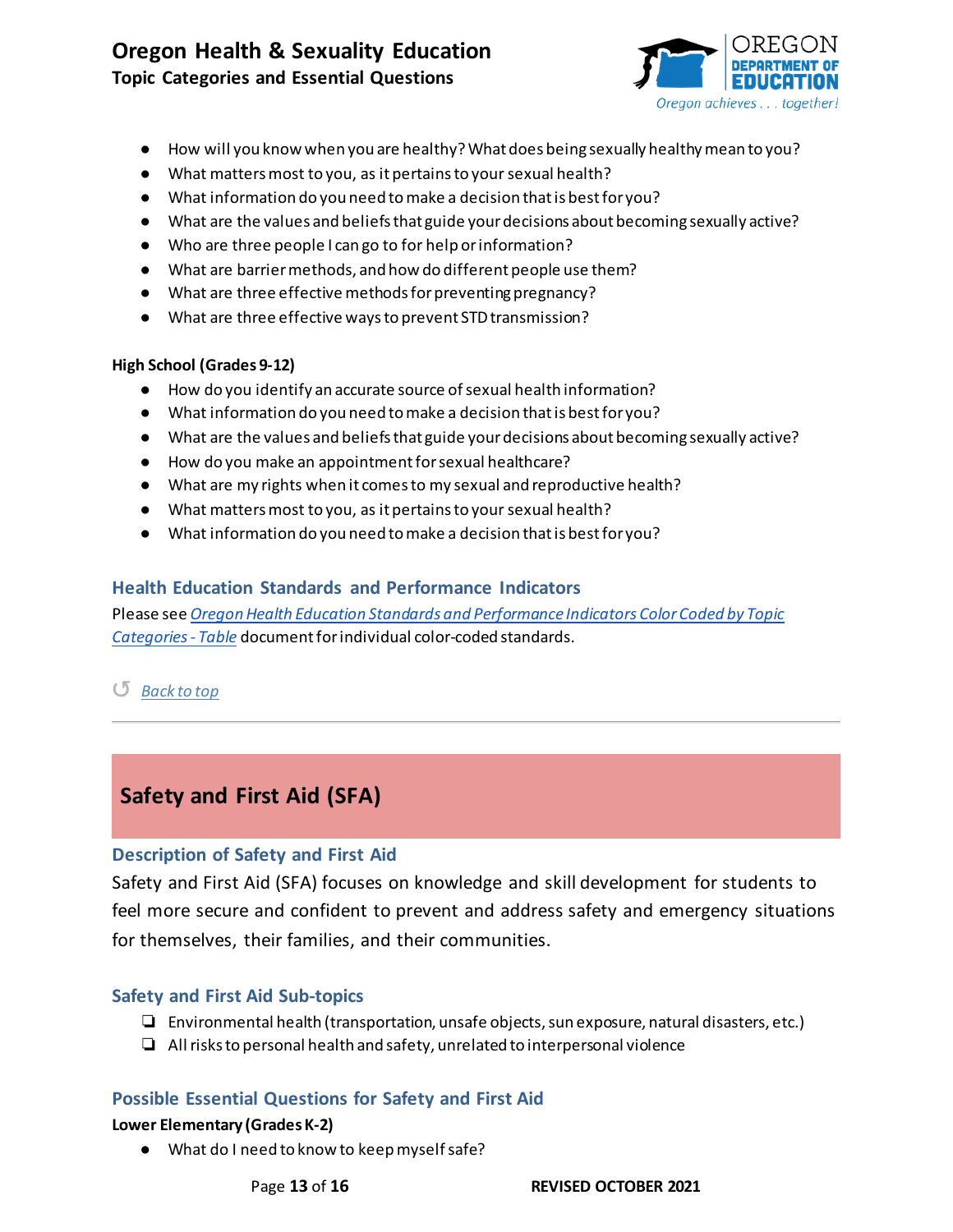**Topic Categories and Essential Questions**



- Why must medicines be used correctly?
- What are the risks of confusing medicine with candy?
- Who can give me medicine?
- What is the symbol for poison?
- What rules should we follow when walking or using transportation?
- What precautions should we take to keep ourselves safe in a variety of situations?

#### **Upper Elementary (Grades 3-5)**

- How can we help others stay safe and healthy?
- What would you do to take care of a minor cut on yourself or someone else?
- How can safe and healthy school and community environments affect my health?
- What types of situations are appropriate for using first aid procedures?
- What are the steps to follow for an emergency situation?
- How can you be safe at school, home (where you live), or on the street?
- What steps can you take when someone is hurt, or not breathing?

#### **Middle School (Grades 6-8)**

- What are the ways I can keep myself safe in a variety of situations?
- What do I do if I, or someone else needs medical help?
- How do I apply first aid skills?
- Why is it important to limit our exposure to the sun?
- What is a safety plan?

#### **High School (Grades 9-12)**

- How can we prevent injuries to ourselves and others?
- What are first aid skills that I need to know?
- How do I perform CPR?
- How do I use an AED?
- What can I do if someone has overdosed?
- How can I advocate for safe and healthy school and community environments?

# **Health Education Standards and Performance Indicators**

Please see *[Oregon Health Education Standards and Performance Indicators Color Coded by Topic](https://www.oregon.gov/ode/educator-resources/standards/Documents/OR-Health-Standards_Color-Coded-Topics_Table.pdf)  [Categories - Table](https://www.oregon.gov/ode/educator-resources/standards/Documents/OR-Health-Standards_Color-Coded-Topics_Table.pdf)* document for individual color-coded standards.

↺ *[Back to top](#page-0-0)*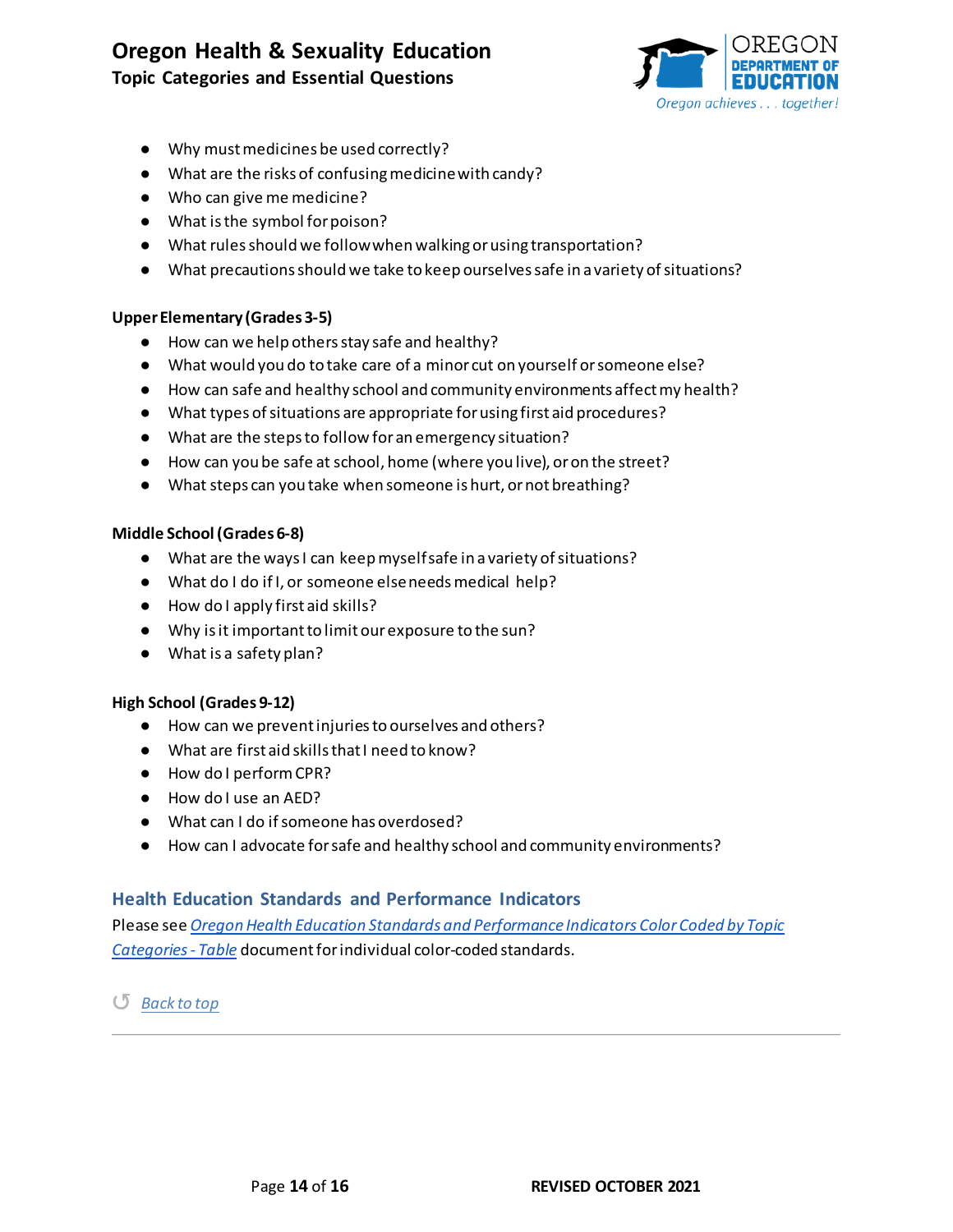

# <span id="page-14-0"></span>**Nutrition and Physical Activity (NPA)**

# **Description of Nutrition and Physical Activity**

Nutrition and Physical Activity (NPA) strives to develop students' knowledge and skills for healthy eating and physical activity that are realistic and relevant to their daily lives and experiences.

# **Nutrition and Physical Activity Sub-topics**

- ❏ Understanding physical health and maintaining an active lifestyle
- ❏ Relationship between nutrition and health
- ❏ Accessing information and health services about disordered eating

# **Possible Essential Questions for Nutrition and Physical Activity**

#### **Lower Elementary (Grades K-2)**

- Why is it important to be physically active?
- How can I make healthy choices?
- Why do I choose to eat what I do?
- How often should I be physically active during each day?

#### **Upper Elementary (Grades 3-5)**

- What are the benefits of being physically active?
- What are the key nutrients I need for a healthy diet?
- What are the characteristics of a healthy snack?
- How do I know if I am eating well?
- How does being physically active affect my health?
- How can I understand a Food Label?

#### **Middle School (Grades 6-8)**

- Why should I care about what I eat?
- What is the FITT Principle?
- Why do I choose the foods I eat?
- How can I eat healthy?
- How can I incorporate physical activity & fitness into my life?

# **High School (Grades 9-12)**

- How can I incorporate physical activity & fitness into my life?
- How do you eat healthy on a limited budget?
- What is the connection between food and energy?